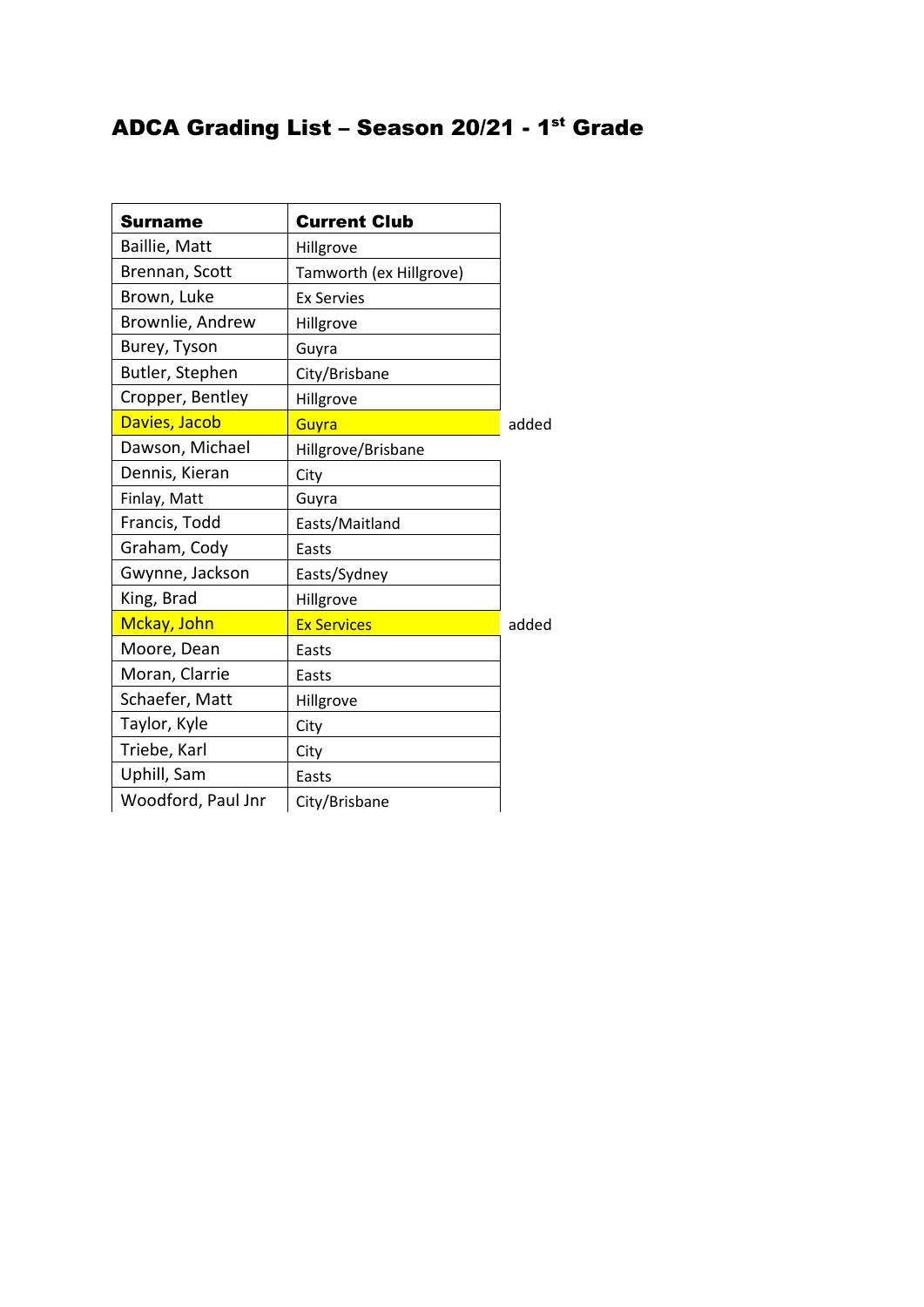## ADCA Grading List – Season 20/21 – 2<sup>nd</sup> Grade

| <b>Surname</b>      | <b>Current Club</b> | <b>Restrictions</b>                      |
|---------------------|---------------------|------------------------------------------|
| Allen, Michael      | City                |                                          |
| Archer, Will        | Hillgrove/Bundarra  |                                          |
| Armitage, Tom       | Hillgrove           |                                          |
| Ashe, Cameron       | Easts               |                                          |
| Bennett, Jack       | Hillgrove           |                                          |
| Bowers, Johnny      | <b>TAS</b>          |                                          |
| Brentnall, Ed       | Easts               |                                          |
| Brown, Alex         | Easts               |                                          |
| <b>Bryant, Matt</b> | <b>City</b>         | added                                    |
| Burey, Brandon      | Easts               |                                          |
| Butler, Simon       | City                |                                          |
| Byrne, Andrew*      | Hillgrove           | 1st grade or bat 3 or lower in 2nd Grade |
| Cameron, BJ         | Guyra               |                                          |
| Clarke, Zac         | <b>TAS</b>          |                                          |
| Clee, Ash           | City                |                                          |
| Clifford, Leon      | <b>Ex Servies</b>   |                                          |
| Collins, Shane      | Easts               |                                          |
| Collins, Peter      | Tamworth            |                                          |
| Constance, Sam      | Easts               |                                          |
| Croft, Josh         | Hillgrove           |                                          |
| Cursons, Michael    | Hillgrove           |                                          |
| Dawson, Troy        | <b>Barbarians</b>   |                                          |
| Day, Nick           | <b>Ex Servies</b>   |                                          |
| Dickson, Andrew*    | Hillgrove           | or 3rd grade no bowl, bat 5 or lower     |
| Dowsett, Heath      | Guyra               |                                          |
| Elks, Lachlan       | Easts               | NO bowl, bat lower than 4                |
| Elliott, John       | <b>Ex Servies</b>   |                                          |
| Ellis, Jake         | Guyra               |                                          |
| Farrer, Nick        | City                |                                          |
| Folpp, Matthew      | City                |                                          |
| Foster, Lachlan     | Easts               |                                          |
| Foster, Mitchell    | Easts               |                                          |
| Graham, Braden      | Ex Servies/Brisbane |                                          |
| Graham, Jared       | Ex Servies/Cairns   |                                          |
| Green, Will         | Easts               |                                          |
| Gwynne, Mitch       | Easts/Newcastle     |                                          |
| Hassan, Rumman      | City                |                                          |
| Heagney, Richard    | Hillgrove           |                                          |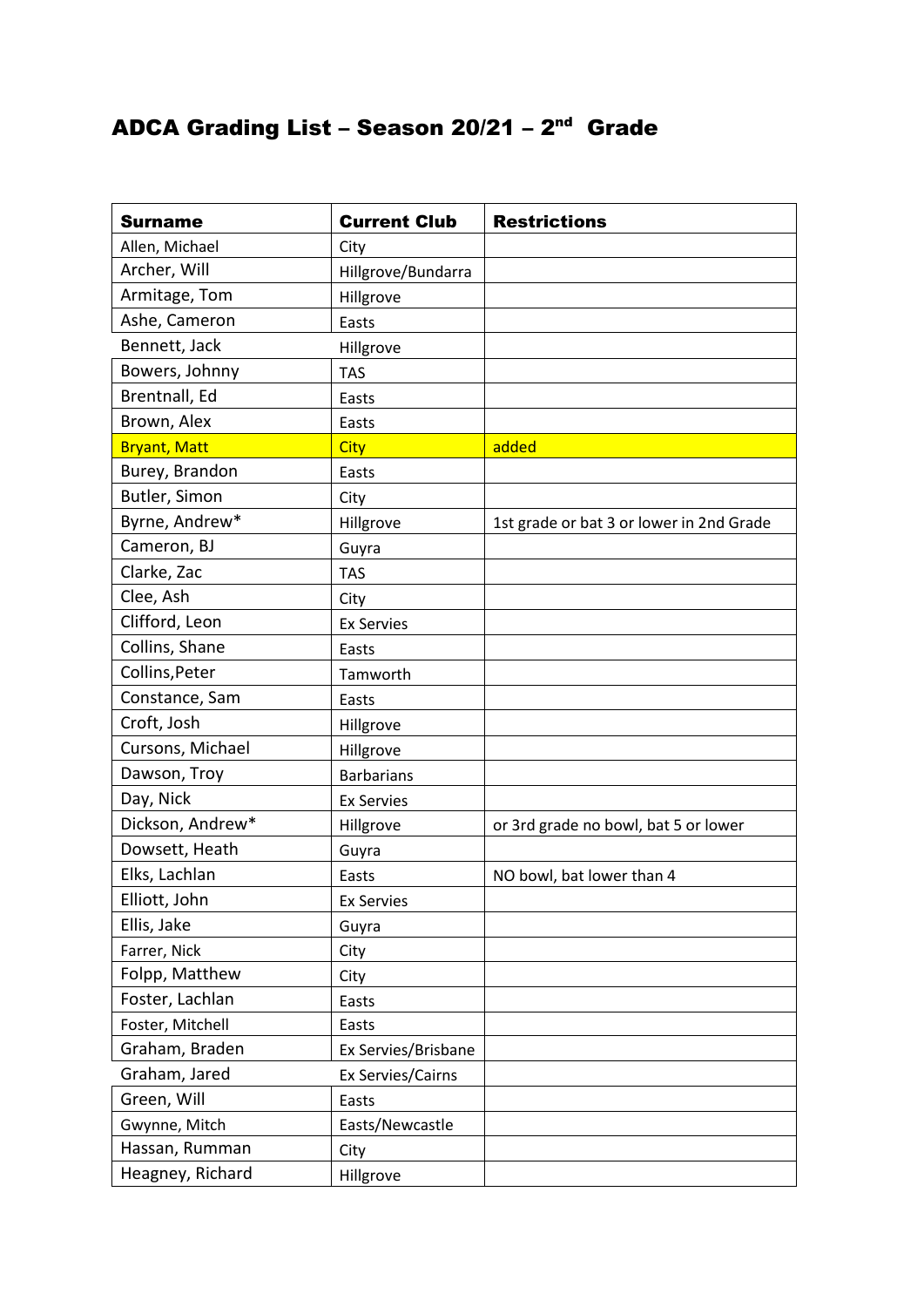| Heffernan, Tom         | <b>Ex Servies</b>  |              |
|------------------------|--------------------|--------------|
| Hickey, Justin         | Easts              |              |
| Hogan, Daniel          | <b>Ex Services</b> |              |
| House, Matt            | <b>Ex Servies</b>  |              |
| Jackson, Ben           | Guyra              |              |
| Jackson, Matt          | Guyra              |              |
| Keen, Charlie          | Guyra              |              |
| Keen, Patrick          | Guyra              |              |
| King, Harrison         | Hillgrove          |              |
| Kirk, Andrew           | <b>TAS</b>         |              |
| Kliendienst, Corby     | Guyra              |              |
| Landsborough, Brandon  | <b>Ex Services</b> |              |
| Landsborough, Demeille | Guyra              |              |
| Laurie, Ben            | Hillgrove          |              |
| Laurie, Max            | Hillgrove          |              |
| Lennon, Adam           | Guyra              |              |
| Levy, Nick             | <b>Ex Services</b> |              |
| Litchfield, Cotter     | Hillgrove          |              |
| Lockwood, Barry        | <b>Barbarians</b>  |              |
| Maloney, James         | Easts              |              |
| Marshall, Ben          | Hillgrove          |              |
| Marshall, Benjii       | <b>Ex Services</b> |              |
| Martin, Josh           | City               |              |
| Mayes, Thomas          | <b>TAS</b>         |              |
| McDonald, Josiah       | <b>Ex Services</b> |              |
| McKay, John            | <b>Ex Services</b> | to 1st Grade |
| McKay, Justin          | Guyra              |              |
| Moore, Mitch           | Hillgrove          |              |
| Mundy, Cameron         |                    |              |
|                        |                    |              |
| Neeson, Liam           | Hillgrove          |              |
| Parker, Andrew         | Hillgrove          |              |
| Patrick, Cameron       | <b>TAS</b>         |              |
| Piddington, James      | Easts              |              |
| Pinnington, James      | <b>TAS</b>         |              |
| Porter, Nathan         | Easts              |              |
| Preston, Matt          | Easts              |              |
| Rafferty, Brad         |                    |              |
| Rafferty, Shannon      |                    |              |
| Ranger, lan            | Easts              |              |
| Reckord, Hugh          | City               |              |
| Reeves, Hugh           | Hillgrove          |              |
| Sawyer, Andy           | City               |              |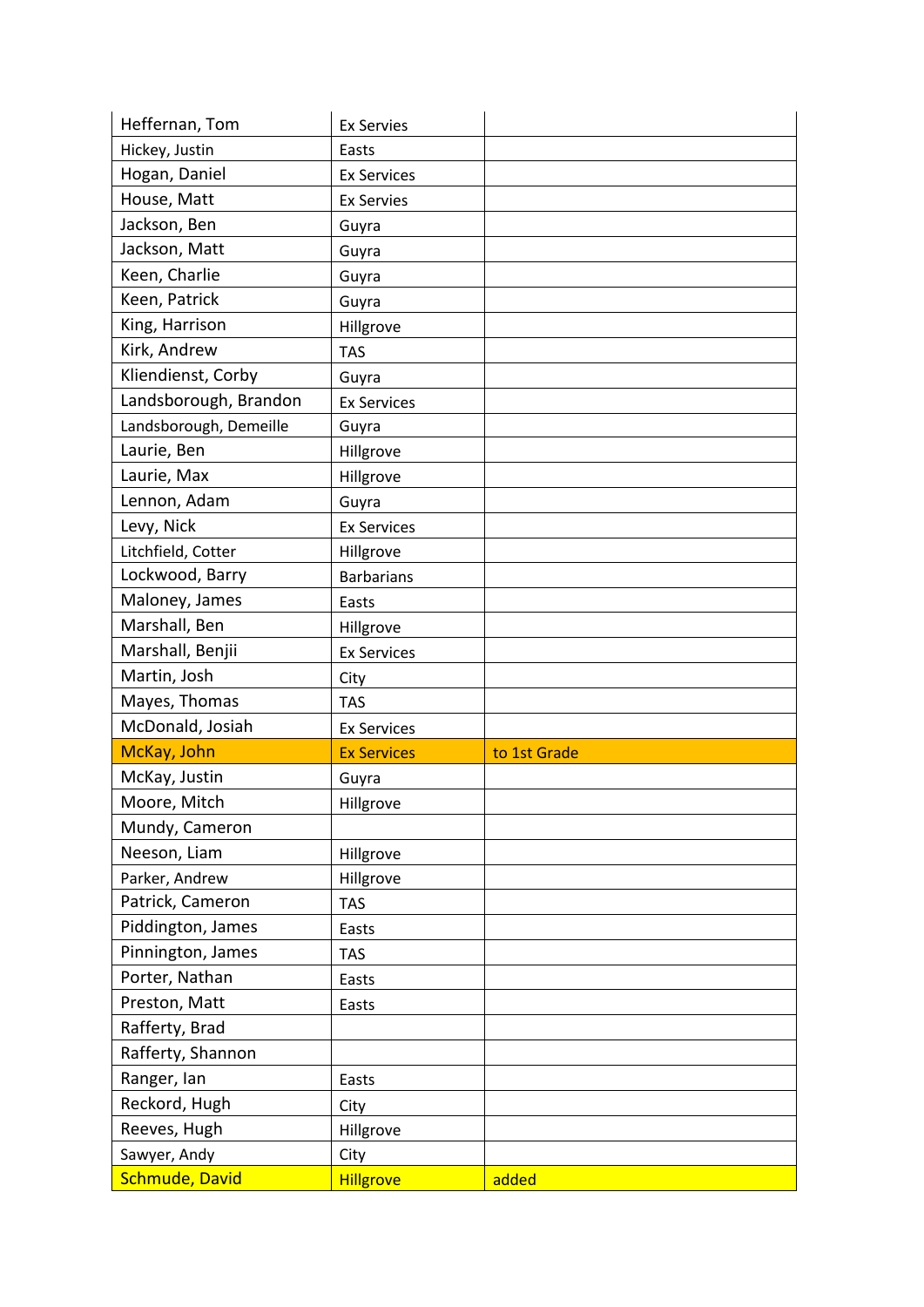| Schnieder, Derek       | City               |       |
|------------------------|--------------------|-------|
| Sewell, Nick           | Hillgrove          |       |
| Sewell, Sam            | Hillgrove          |       |
| Simpson, Ryan          | <b>Hillgrove</b>   | added |
| Skinner, Andrew        | City               |       |
| Skinner, Sean          | Hillgrove          |       |
| Smith, Clifford        | <b>Barbarians</b>  |       |
| Smith, Henry           | <b>TAS</b>         |       |
| Smith, Toby            | <b>TAS</b>         |       |
| Smoother, Michael      | Easts              |       |
| Spence, Ben            | <b>Ex Servies</b>  |       |
| Stace, Josiah          | Guyra              |       |
| Starkey, Colin         | Inverell/City      |       |
| Stubbs, Simon          | City               |       |
| Sweeney, Adam          | City               |       |
| Tanner, Stephen        | City               |       |
| Targett, Josh          | <b>Ex Services</b> |       |
| Taylor, Josh           | Easts/Newcastle    |       |
| Thurlow, Adam          | Hillgrove          |       |
| Tosack, Tom            | Easts/Taree        |       |
| <b>Treweeke, James</b> | <b>Hillgrove</b>   | added |
| Uphill, Ben            | Easts              |       |
| Uphill, Luke           | Easts              |       |
| Waterson, Will         | <b>TAS</b>         |       |
| Whackett, Aaron        | Easts              |       |
| White, Charlie         | Guyra              |       |
| Widders, Bradley       | <b>Ex Servies</b>  |       |
| <b>Wild, Chris</b>     | <b>City</b>        | added |
| Wolfenden, Shane       | Guyra              |       |
| Wood, Cameron          | Walcha             |       |
| Woods, Mitch           | Guyra              |       |
| Yeomans, Dylan         | City               |       |
|                        |                    |       |